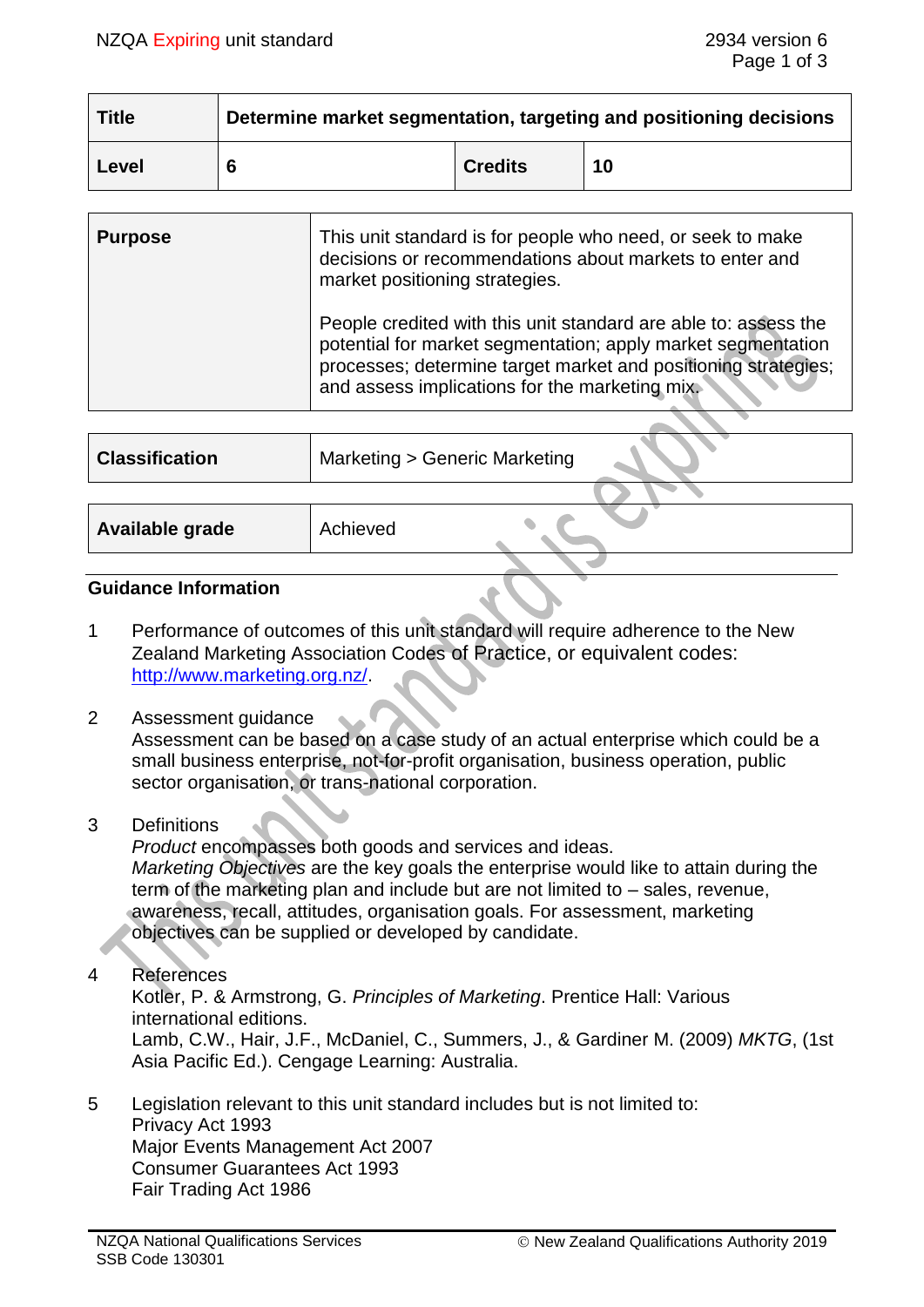Commerce Act 1986, Part II.

6 Recommended skills and knowledge: Unit 2935, *Determine the marketing mix*, or demonstrate equivalent knowledge and skills.

## **Outcomes and performance criteria**

### **Outcome 1**

Assess the potential for market segmentation.

### **Performance criteria**

- 1.1 Market segmentation and its implications are assessed to determine precise targeting of markets in terms of the needs, wants and behaviours of the market.
	- Range implications include but are not limited to resource implications, understanding and meeting customer needs, identification of competitor activities, evaluation of market performance, segment viability and attractiveness.

## **Outcome 2**

Apply market segmentation processes.

### **Performance criteria**

- 2.1 Segmentation bases for markets are identified and profiled according to segmentation variables to evaluate segment potential.
	- Range segmentation variables include geographic, demographic, psychographic and behaviouristic usage; segment potentials include – product usage and potential, segment size and growth potential, segment attractiveness, organisational objectives and resources, competition.

# **Outcome 3**

Determine target market and positioning strategies.

## **Performance criteria**

- 3.1 Target market segments are selected and strategies are identified and justified in terms of organisational marketing objectives.
	- Range strategies may include undifferentiated marketing, differentiated marketing, concentrated marketing, individualised marketing.